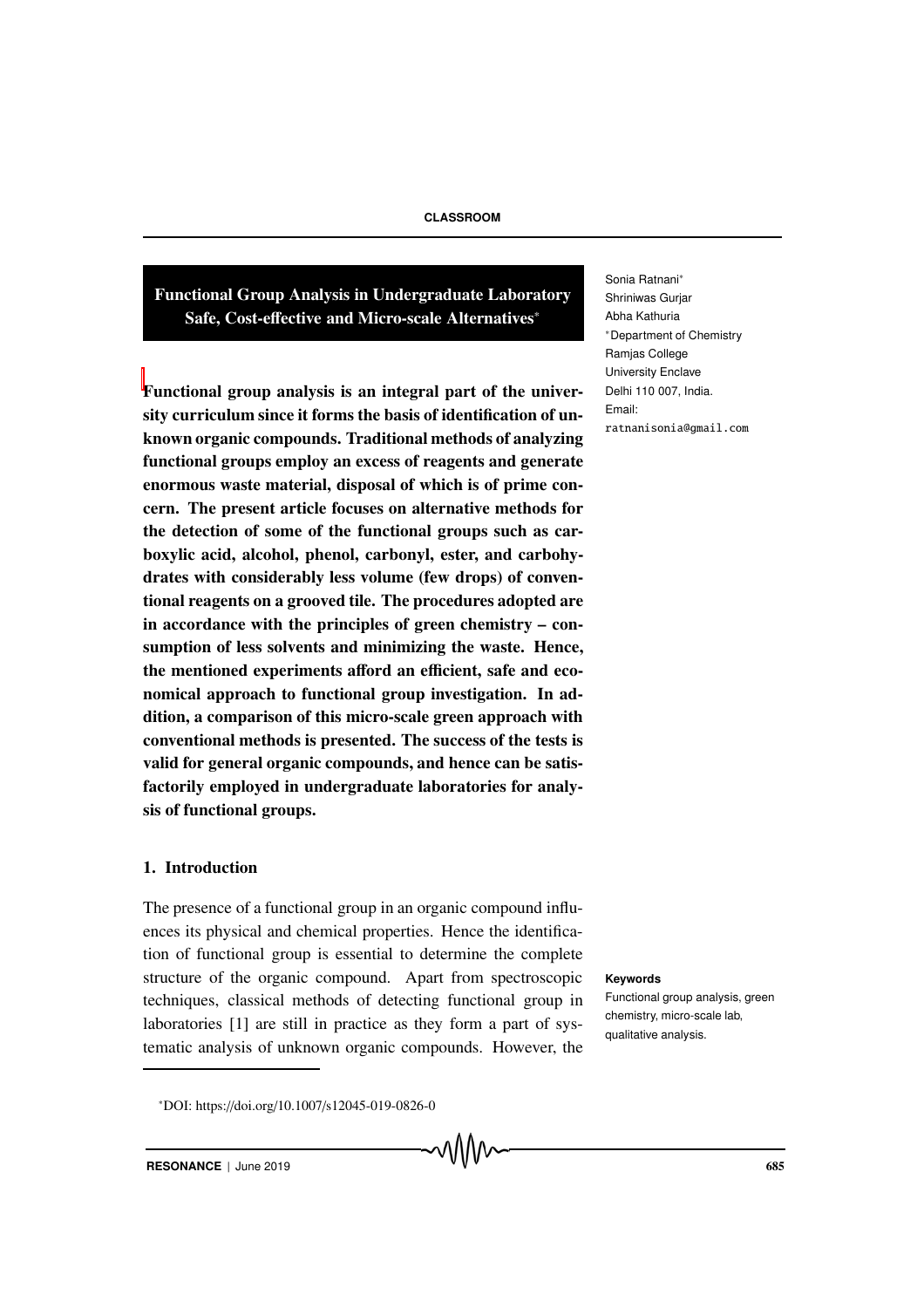functional group is essential to determine the complete structure of the organic compound.

The functional group analysis approach we describe here is based on the use of grooved tiles to perform reactions. This strategy ensures the use of minimal solvents (1–2 drops) and minimizes the generation of waste.

conventional methods in use suffer from the serious drawback The identification of of employing large volumes of chemicals and generating a huge amount of non-degradable waste [2]. These standard but uneconomical and hazardous procedures demand a substitute for the reasons stated. The experiments presented here employing conventional reagents in micro amounts provides a new approach which can replace the conventional functional group analysis procedures still adopted in the undergraduate curriculum. The present approach is in accordance with the principles of green chemistry – safe, efficient and economic.

# 2. Use of Grooved Tiles

The functional group analysis approach we describe here is based on the use of grooved tiles to perform reactions. This strategy ensures the use of minimal solvents (1–2 drops) and minimizes the generation of waste. Though spot tests [3] for functional groups on grooved tiles have already been reported in the literature, they involve expensive reagents which are not easily accessible to common laboratories. The tests explained here are positive for the organic compounds commonly referred to in the undergraduate laboratory curriculum.

### 3. Procedure

Tests for various functional groups [4, 5] were carried out using a grooved tile with the reagents and unknown organic compound taken in measures of drops. The blank reagent and compound to be tested were placed on the grooved tile. Drop(s) of the reagent was added to the unknown compound to observe the changes if any. All the tests were performed at room temperature without employing heat (energy efficient).

### 4. Results and Discussions

The procedural details to test each functional group along with the observations and discussions are tabulated in *Table* 1. *Figure*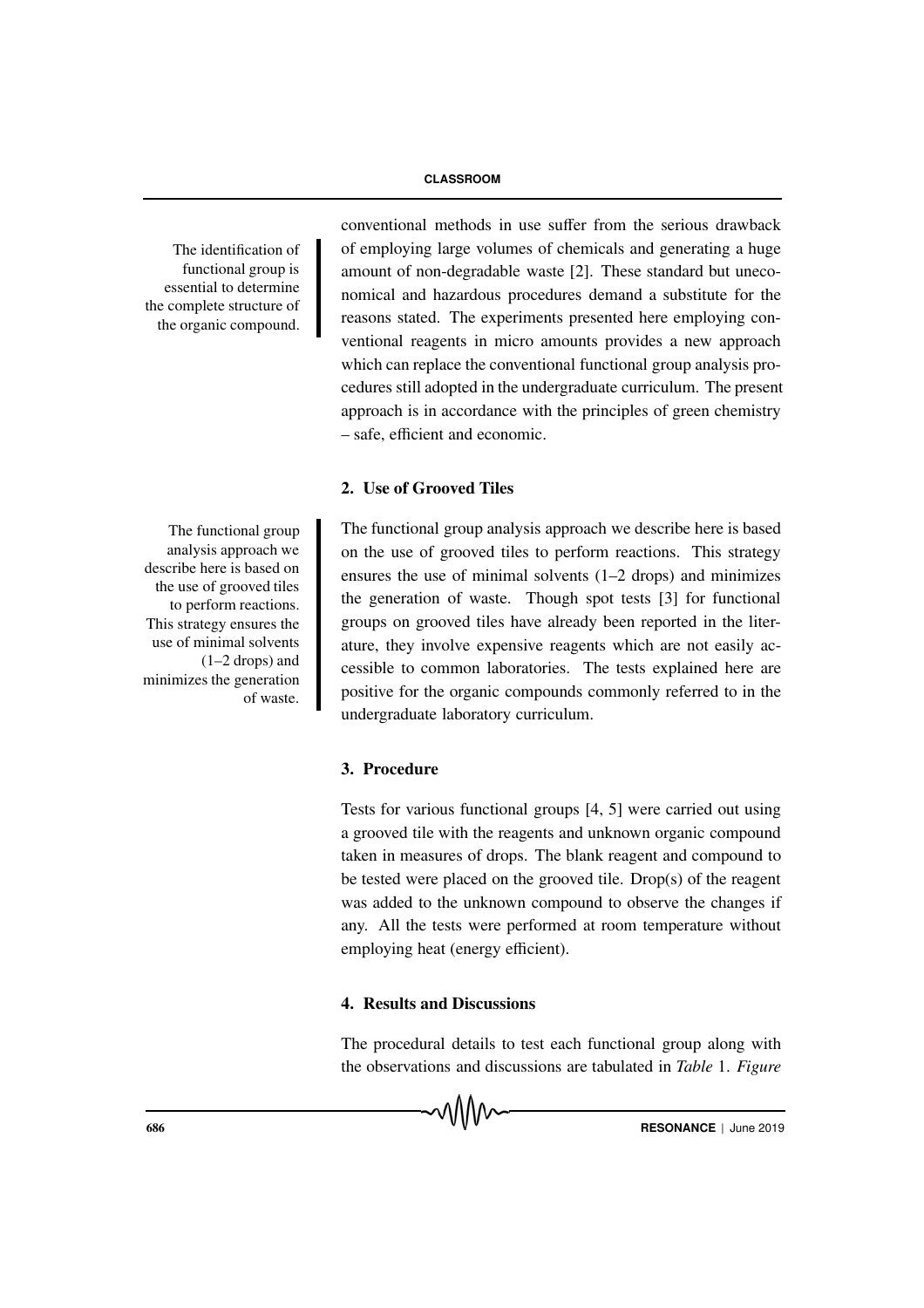| <b>CLASSROOM</b> |
|------------------|
|------------------|

| Functional<br>Group | <b>Test</b>                 | Procedure                                                                                                                                                                           | Result & Discussion                                                                                                                                   |
|---------------------|-----------------------------|-------------------------------------------------------------------------------------------------------------------------------------------------------------------------------------|-------------------------------------------------------------------------------------------------------------------------------------------------------|
| Carboxylic<br>Acid  | Sodium bicarbonate          | Two drops of saturated so-<br>lution of sodium bicarbon-<br>ate was added to the aque-<br>ous solution of carboxylic<br>acid.                                                       | <b>Brisk</b><br>effervescence<br>$ob-$<br>served with oxalic<br>acid,<br>succinic, benzoic, pheny-<br>lacetic acid and phthalic<br>acid.              |
| Alcohol             | Ceric ammonium ni-<br>trate | Two drops of ceric ammo-<br>nium nitrate was added to<br>one or two drops of dif-<br>ferent alcohols taken in the<br>spot plate.                                                    | coloration<br>Red<br>observed<br>with<br>ethanol,<br>propanol,<br>isoproyl alcohol, butanol.                                                          |
| Phenol              | Ferric chloride             | Two drops of ferric chlo-<br>ride solution was added to<br>one or two drops of alco-<br>holic solution of different<br>phenols taken in the spot<br>plate.                          | Violet coloration observed<br>with - $\alpha$ -naphthol, resor-<br>cinol and green coloration<br>observed with phenol, $\beta$ -<br>naphthol, quinol. |
| Carbonyl            | 2, 4-DNP                    | Two drops of 2, 4-DNP<br>reagent was added to one<br>or two drops of aldehydes<br>and ketones taken in the<br>spot plate.                                                           | Yellow/orange<br>precipitate<br>obtained with<br>benzophe-<br>none, ethylmethyl ketone,<br>benzaldehyde,<br>acetophe-<br>none, cyclohexanone.         |
| Ester               | Feigl                       | Two drops each of es-<br>ter and hydroxylamine hy-<br>drochloride were taken in a<br>spot plate followed by the<br>addition of one drop each<br>of KOH, HCl and FeCl <sub>3</sub> . | Violet/wine/magenta<br>col-<br>oration observed in case of<br>ethyl benzoate.                                                                         |

1 gives the results obtained for the mentioned tests. A comparison of this approach with the conventional methods is described in *Table* 2.

Table 1. Tests for functional groups (carboxylic acid, alcohol, phenol, carbonyl and ester).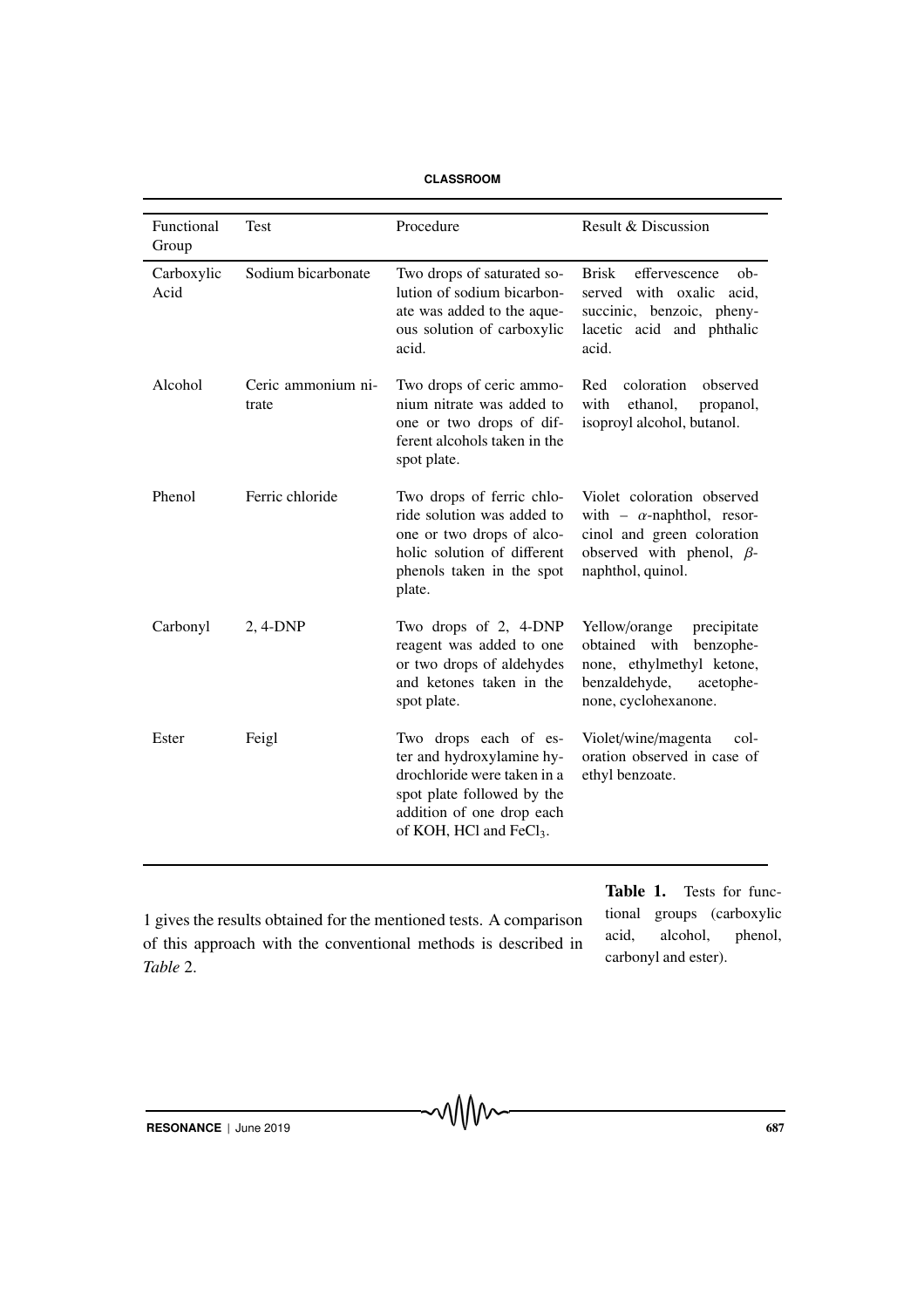Figure 1. Tests for (a) Carboxylic acid P.A-phenyl acetic acid, S.A-succinic acid  $\Omega$  A-oxalic acid phthalic acid, B.A-benzoic acid; (b) Alcohol group [CAN-ceric ammonium nitrate reagent, B.A-benzyl alcohol, E-ethyl alcohol, I.P-isoproponal, B-butanol; (c) Phenolic group Hhydroquinone, R-resorcinol, P-phenol, β.N-β-Naphthol,  $\alpha$ .N- $\alpha$ -Naphthol; (d) Ester E.B-ethylBenzoate; (e) Carbohydrate, (f) Carbonyl group B.A-benzaldehyde, C.H-cyclohexanone, E.M-ethyl methyl ke-

tone, B.P-benzophenone, A.P-acetophenone.



## 5. Preparation of Reagents

The reagents already available in the laboratory for macro functional group analysis are used as such for this micro-scale approach.

## 6. Hazards

There is no use of hazardous organic solvents and LPG since the procedure avoids heating at any stage of the test.

## 7. Conclusions

This work has been carried out in the laboratory of our institute for undergraduate students of second year. All the tests are reproducible and thus can be carried out in any laboratory without